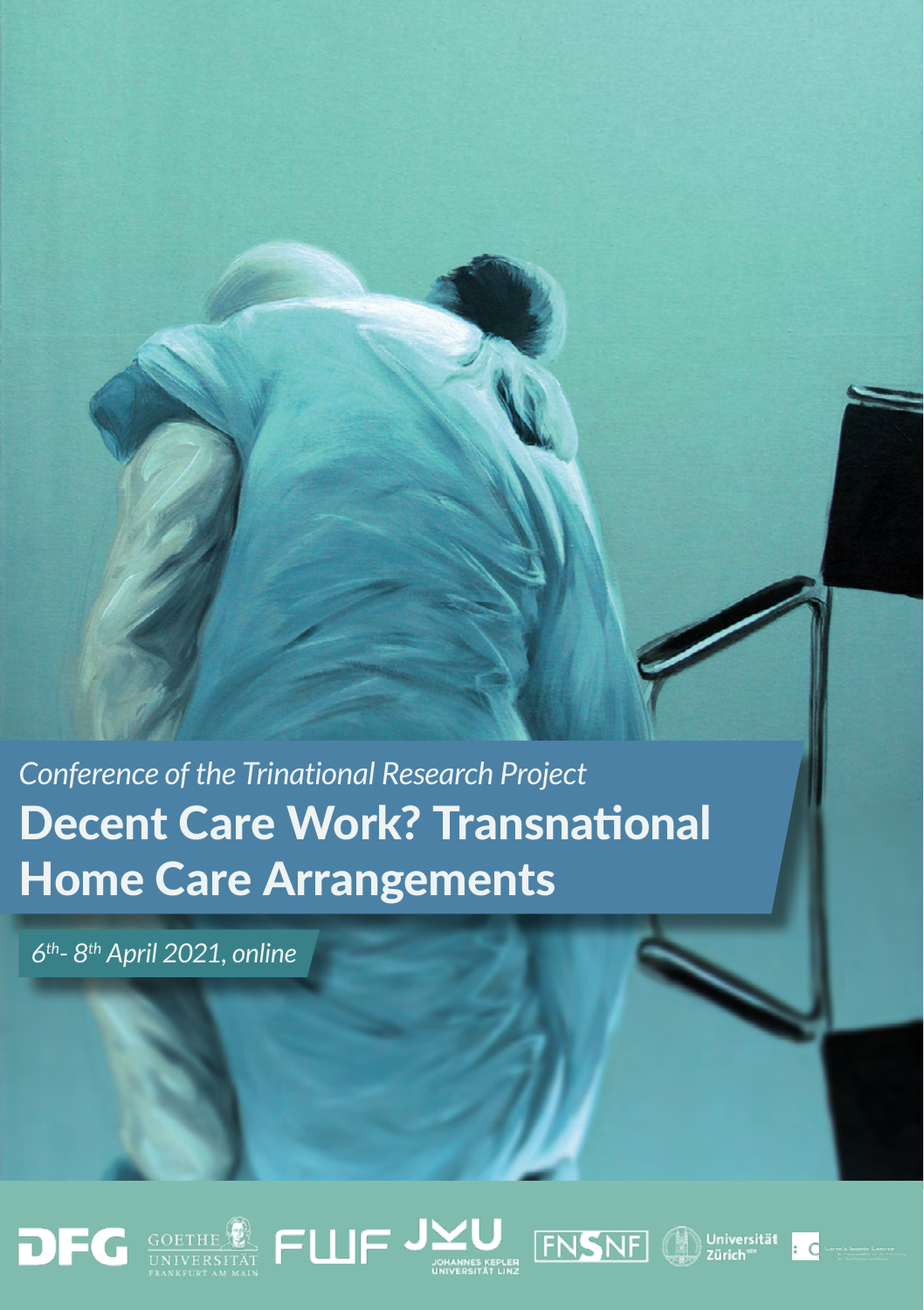# About the Conference

The ageing of industrialized societies in combination with the absence of an adequate (welfare state) response is engendering an alarming deficit of care work. This, in turn, has paved the way for the commodification of care work, formerly a typical case of feminized, reproductive work, carried out informally and unpaid within the family. This conference examines if and how a sea change concerning the commodification and formalization of care work is gradually affecting the public understanding of decent work and decent care. As starting point, we are drawing on the findings of a collaborative survey of transnationally operating care agencies recruiting migrant live-in carers from Central and Eastern Europe for work in Germany, Austria and Switzerland. The project examines how agencies, care receivers and caregivers negotiate their expectations regarding decent care and decent work. It also includes the perspective of stakeholders in the field like trade unions, associations, NGOs, care workers' activism and networks, their stay behind relatives etc.

This conference seeks to generate profound discussions of the findings of current international research; it offers new insights from research on migration, labor, care markets, care workers and their organizations. By highlighting deficiencies in the economic, political and social regulation, it aims to shed light on the fundamental contradiction between decent care and decent work.

Four key areas will be addressed during the conference:

# (1) The Transnational Commodification, Marketization and Corporatization of Live-in Care

- What similarities and differences in the patterns of transnational care work can be observed in Europe and globally?
- What processes of commodification, marketization and corporatization can be identified?
- Who are the main actors in this field and how do they influence the organization of live-in care, the respective policies/politics and the working conditions of the caregivers?
- (2) Expectations, Contradictions and Social Inequalities in Transnational Home Care Arrangements
	- Which contradictions and conflicts arise among the actors involved in care work giving, -receiving, and the -brokering?
	- In what way are transnational care arrangements structured by social inequalities?
	- How are live-in care arrangements integrated in other care and nursing services (care mix) and affected by them?

# (3) Agency and (Self) Organizing of Live-in Care Workers

- Which agency and aspirations do care workers and their families have?
- Which forms of organizing of live-in care workers can be observed, e.g. what role do digital networks play?

• Which problems of organizing and self-organizing are identified by protagonists like representatives of NGOs, trade unions etc.?

# (4) Regularization of Transnational Care Work

- What are the weaknesses and loopholes of legal and political frameworks?
- What are their consequences both for the immediately involved actors and inequality in society at large?
- How is legislation challenged by national as well as supra- and international regulations?

This set of questions requires an interdisciplinary analysis. Therefore, the conference aims at bringing together researchers from a variety of disciplines, including anthropology, gerontology, sociology, socio-legal studies, gender and migration studies and social/public policy.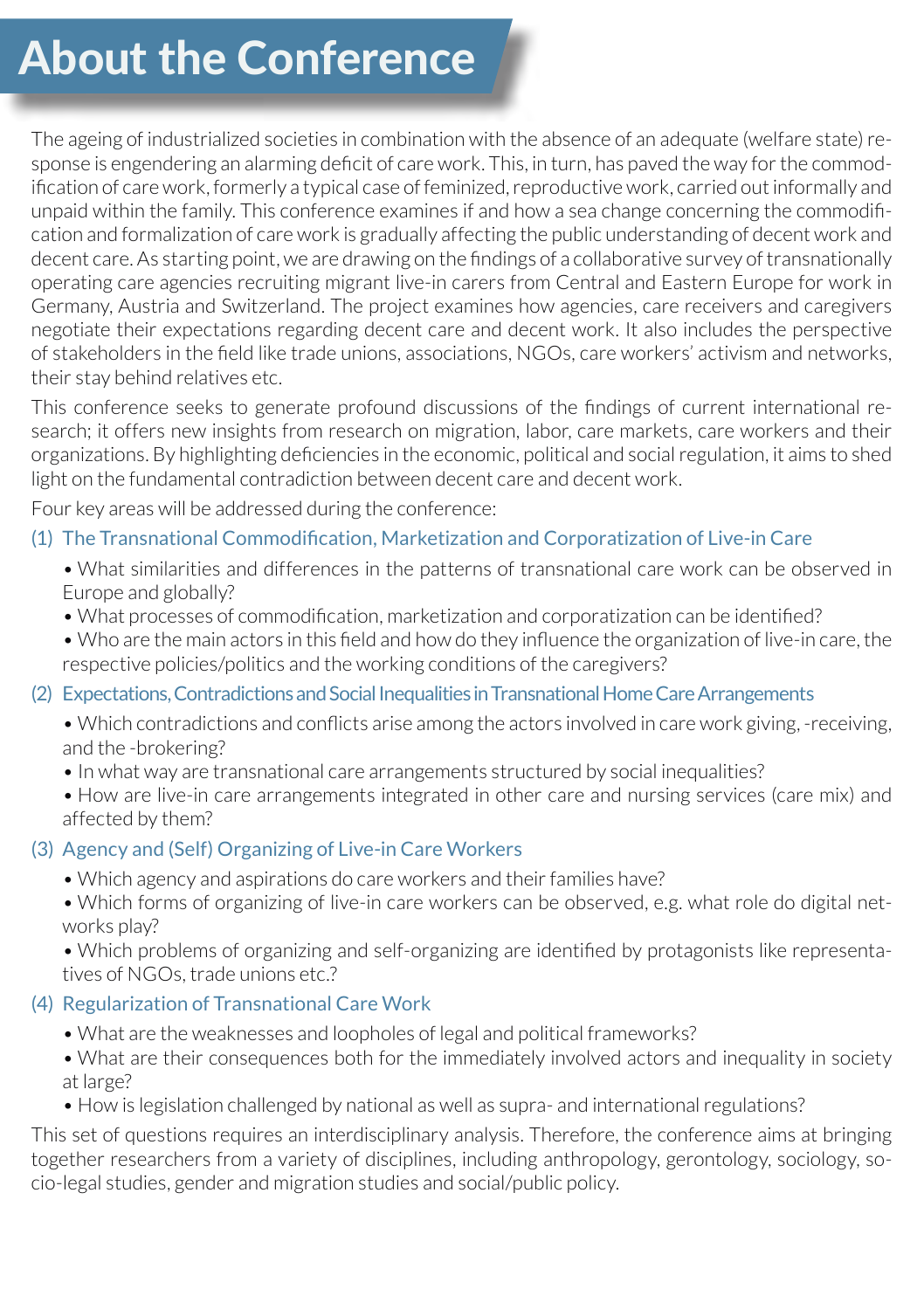# Conference Program

# *6 April 2021*

12.45-13.00 Virtual Come Together

#### 13.00-14.15 OPENING PLENARY SESSION:

The Marketization and Transnationalization of Elderly Care Work in Germany, Austria and Switzerland.

Discussion on the Results from the "Decent Care Work" Project. Moderation: Ewa Palenga-Möllenbeck (Goethe-University Frankfurt, Germany) Helma Lutz (Goethe-University Frankfurt, Germany) BRIGITTE AULENBACHER (Johannes Kepler University Linz, Austria) Karin Schwiter (University of Zurich, Switzerland)

#### 14.15-14.30 Coffee Break

#### 14.30-16.00 PARALLEL SESSIONS

a. The Transnational Commodification, Marketization and Corporatization of Live-in Care I

#### Moderation: HELMA LUTZ

Zuzana Uhde (Czech Academy of Sciences, Czech Republic) & Co-author Petra Ezzeddine (Charles University, Czech Republic): *Landscapes of Care in Central Europe: The Political Economy of Translocal Social Reproduction*

Kristine Krause & Co-authors: Mariusz Sapieha, Luise Schurian (University of Amsterdam, Netherlands): *Care Relocation and Transnational Commercial Care Infrastructures in Central Eastern Europe*

Tanja Visic (University of Erfurt, Germany): *'Illegalization' of Everyday Life and Work in 'Elder Care Labour Mobility Industry' between Ex-Yugoslavia and Germany*

Majda Hrženjak (Peace Institute, Slovenia): *Transnationalization of Eldercare in Slovenia – An Outline of a Recent Phenomena*

in Transnational Home Care Arrangements I

#### Moderation: EWA PALENGA-MÖLLENBECK

Ana Paula Gil (Faculty of Social Sciences and Humanities, NOVA, Portugal): *[In]Decent Work Conditions and Quality Care: A Vicious Circle – An Issue for Long-term Care Policy*

Francesca Degiuli (Fairleigh Dickinson University, United States): *The Role of Geriatric Doctors in Shaping Family's Choices for Long-term Case. An Analysis of the Italian Case*

Cassandra Simmons (European Centre for Social Welfare Policy and Research, Austria) & Co-authors: Ricardo Rodrigues (European Centre for Social Welfare Policy and Research, Austria), Marta Szebehely (Stockholm University, Sweden): *A Comparative Analysis of Working Conditions of Migrant and Native Workers in the Long-term Care Sector in Austria & Sweden*

Zhe Yan (University of Würzburg, Germany): *Laboring in Care: Experiencing Care Work in Chinese Nursing Homes*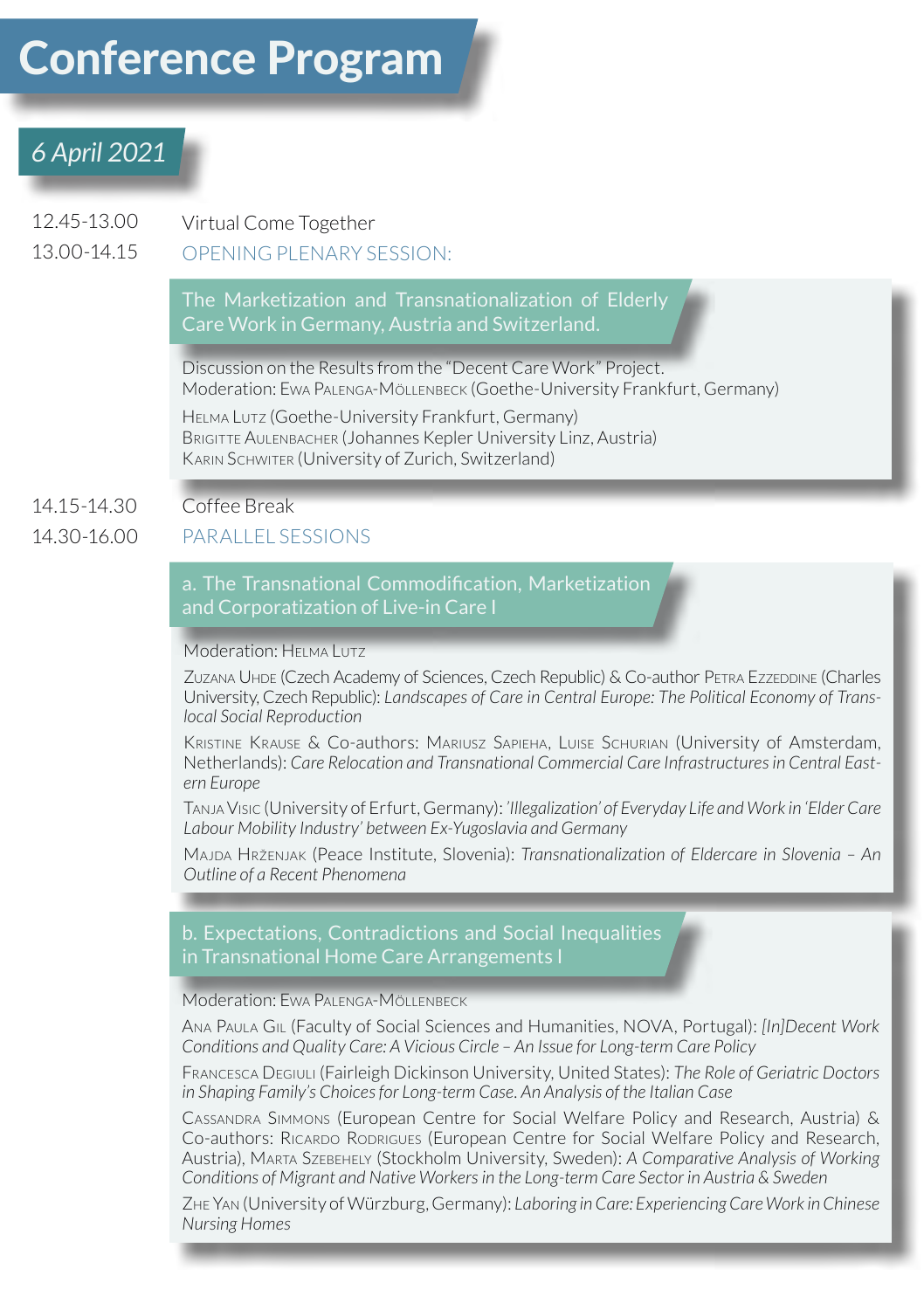# c. Agency and (Self) Organizing of Live-in Care Workers I

## Moderation: JENNIFER STEINER

Paula Mählck (Linköping University, Sweden): *Servitude - Theorising Domestic and Care Work as Process of Learning*

Wasana Sampath Handapangoda (Johannes Kepler University, Austria): *Victims and/or Agents? Revisiting the Narrative of Sri Lankan Migrant Domestic Workers in the Middle East*

Anca Dohotariu (University of Bucharest, Romania): *Nannies that Care in Romania, between Formal Working Arrangements and Informal Responsibilities*

Magali N. Alloatti (State University of Santa Catarina, Brazil): *'To Be Honest, All I Wanted Was to Study'. Educational Aspirations and Transnational Ties among Female Migrant Care Workers from Brazil*

#### 16.00-16.15 Coffee Break

#### 16.15-17.15 KEYNOTE ADDRESS

Ito Peng (University of Toronto, Canada): *COVID-19, Global Care and Migration: Towards Systemic Resilience*

Moderation: BRIGITTE AUI ENBACHER

### 17.15-18.15 Virtual Come Together

# *7 April 2021*

# 9.30-10.30 PLENARY SESSION

### The Commodification and Regularization of Migrant Care Work

#### Moderation: HELMA LUTZ

Rosie Cox (Birkbeck, University of London, United Kingdom): *A Tale of Two (Unsuccessful) Approaches to Migrant Domestic Work: Learning the Lessons from the UK Au Pair Scheme and Overseas Domestic Worker Visa*

Simone Leiber (University of Duisburg-Essen, Germany) & August Österle (Vienna University of Economics and Business, Austria): *Formalizing the Informal: The Role of Intermediaries in the (Self-)Regulation of Live-in Migrant Care Work in Austria and Germany*

#### 10.30-10.45 Coffee Break

#### 10.45-11.45 PLENARY SESSION

#### Perspectives on Care Migration in a Divided Europe?

Moderation: KARIN SCHWITER

Ewa Palenga-Möllenbeck (Goethe-University Frankfurt, Germany) Olena Fedyuk (Central European University, Hungary) PETRA Ezzeddine (Charles University, Czech Republic)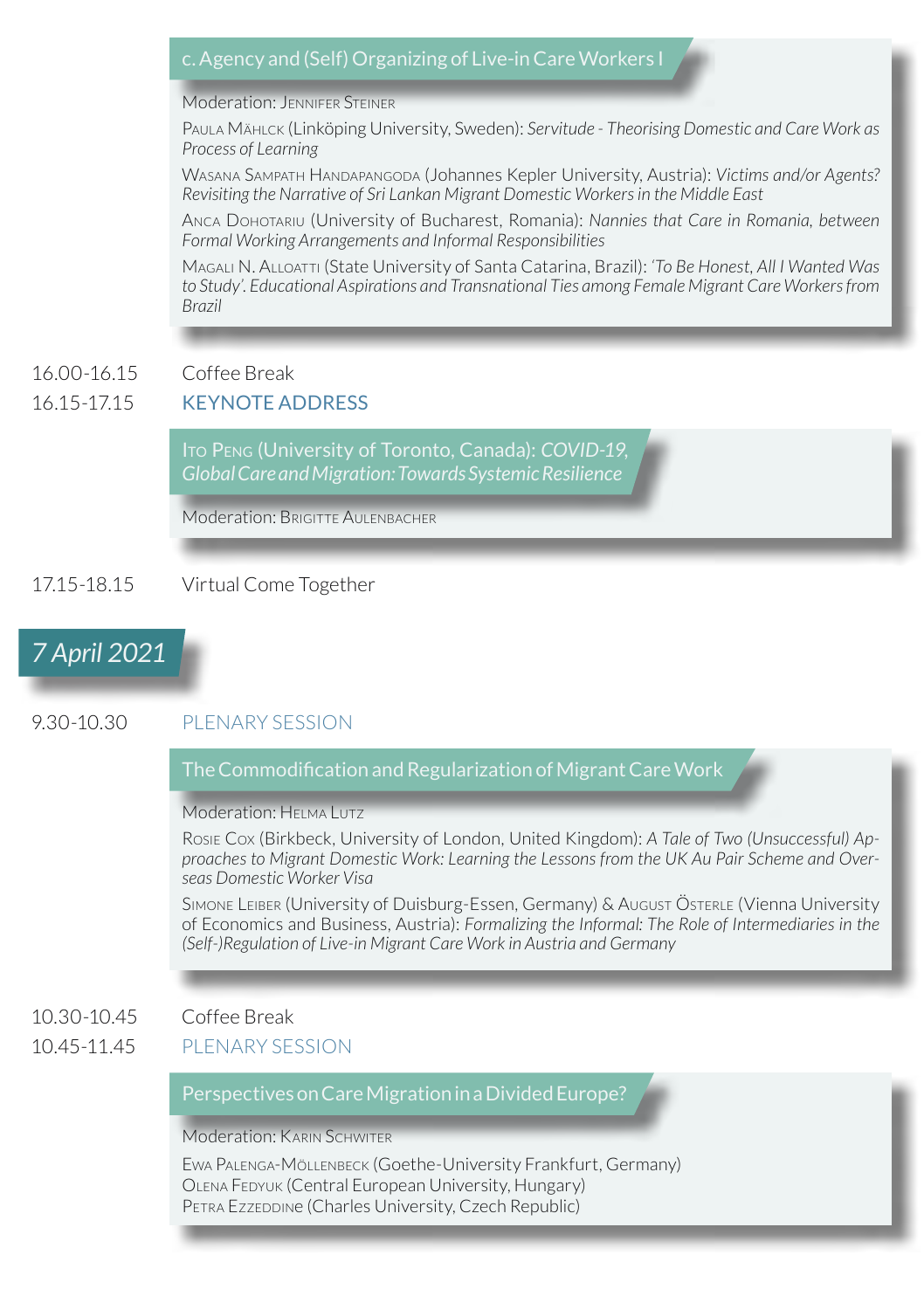11.45-13.00 Lunch Break

#### 13.00-14.30 PARALLEL SESSIONS

### a. The Transnational Commodification, Marketization and Corporatization of Live-in Care II

#### Moderation: BRIGITTE AULENBACHER

Christina Siegert (University of Vienna, Austria): *The Ambivalent Role of the Au-pair between Live-in-Worker and Temporary Family Member*

Tine Haubner (Friedrich-Schiller-University Jena, Germany): *'Caring Communities' and the Regime of Shadow Care Work*

Gloria Ziglioli (University of Agder, Norway): *Welfare Pluralism Reforms. A Sociological View on the Current Norwegian Welfare System for Long-term Care*

Shiri Regev-Messalem (Bar Ilan University, Israel): *Care as Citizenship: Globalization, Care Work and the Welfare State*

Chiara Giordano (Université Libre de Bruxelles, Belgium): *Gender and Ethnic Segregation and Discrimination in the Belgian Home-care Sector for the Elderly*

#### b. Expectations, Contradictions and Social Inequalities in Transnational Home Care Arrangements II

#### Moderation: Ewa Palenga-Möllenbeck

Daniella Arieli (Emek Yezreel College, Israel): *Decent Care/ Decent Employment: Moral Dilemmas from a Family Caregiver Point of View*

Milena von Kutzleben & Co-authors: Merle Wessel, Lena Stange, Lena Ansmann, Mark Schweda (Carl von Ossietzky University of Oldenburg, Germany): *Entangled Vulnerabilities – A Triadic Perspective on People with Dementia, Eastern European Live-in Carers and Family Carers*

Verena Rossow (University of Duisburg-Essen, Germany): *Customer Complaints and Fictive Families: On Relatives of Care Recipients in Settings with Live-in Care Workers* 

Michael Leiblfinger & Veronika Prieler (Johannes Kepler University Linz, Austria): *Fictive Kin as a Profession? Division of Labour and Responsibility in Live-in-Care*

Obert Tawodzera (The University of Sheffield, United Kingdom): *Caregiving in Zimbabwean Transnational Families; Negotiating Aged Caring Relationships and Caring Practices*

### c. Regularization of Transnational Care Work I

#### Moderation: Aranka Vanessa Benazha

Caroline Anne Emberson (University of Nottingham, United Kingdom): *Investigating Public Sector Responses to Domestic Servitude Risk in Home-based Personalised Social Care*

Kirsten Scheiwe (University of Hildesheim, Germany): *'Live-ins' and the Regulation of Working Time in the EU - Why Is it Not Implemented Properly?*

Jan Kordes (Goethe University Frankfurt, Germany): *Recruiting Nurses: Migration Policies as Spatial Fix*

Jiayu Zhang (University of York, United Kingdom) & Co-author: Jack Chan (Sun Yat-sen University, China) *Transregional Home Care Provision within Fragmented Policy System: A Comparative Analysis of Europe and China*

Nicole Kramer (University of Cologne, Germany): *Marketization by Accident: Welfare State Transformation and the Origins of Home Care Provisions in Italy and Germany*

14.30-15.00 Coffee Break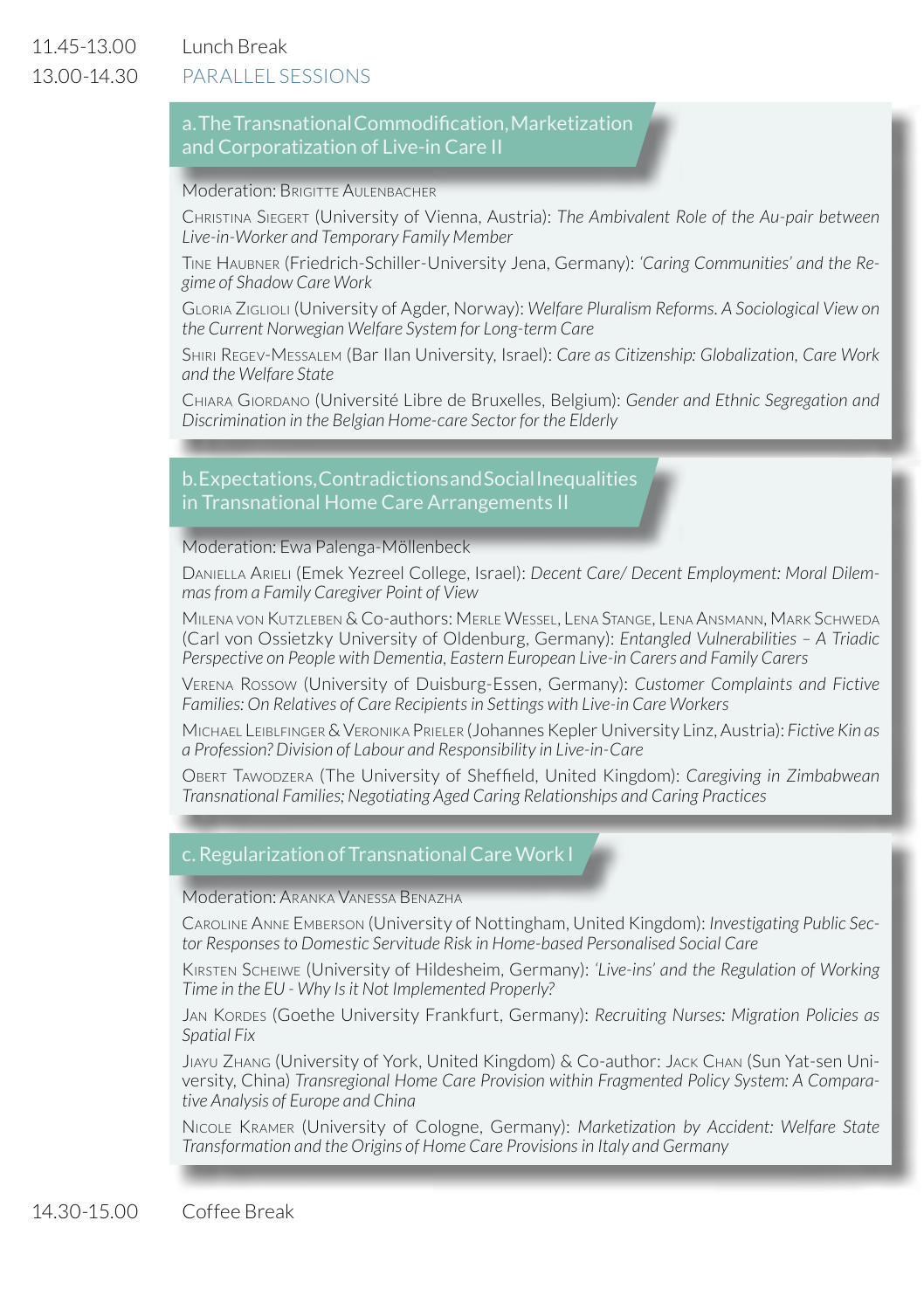#### 15.00-16.00 KEYNOTE ADDRESS

Hila Shamir (Tel Aviv University Faculty of Law, Israel): *Migrant in-Home Care Workers in the Age of COVID-19: Vulnerabilities, Coalitions, Opportunities*

Moderation: HELMA LUTZ

16.00-17.00 Virtual Come Together

# *8 April 2021*

## 9.30-10.30 KEYNOTE ADDRESS

SABRINA MARCHETTI (Ca' Foscari University of Venice, Italy): *Domestic Workers' Organizing: Intersectionality in Action*

Moderation: KARIN SCHWITER

#### 10.30-10.45 Coffee Break

#### 10.45-12.15 PARALLEL SESSIONS

a. Expectations, Contradictions and Social Inequalities in Transnational Home Care Arrangements III

Moderation: VERONIKA PRIELER

Oliver Harry Fisher (INCRA National Institute of Health and Science on Ageing, Italy): *Opportunities and Challenges of Household-based Migrant Care Work as a Support to Informal Caregiving: Preliminary Findings from the ENTWINE iCohort Survey*

Gizem Irmak Sel (Bremen International Graduate School of Social Sciences, Germany): *A Silent Pact: Negotiating Expectations and Divergence in Paid Home-Based Elderly Care in Turkey*

Basak Akkan (Bogazici University, Turkey): *Commodified Care Relations in Turkey: Live-in Migrant Care Workers and Elderly Care*

Lucia Amorosi (University of Milano, Italy): *Employment Agencies and Care: Evidence from Milan*

Sanjaya Aryal (University of Essex, United Kingdom): *Family Care Practices among the Transnational Nepalese Care Workers: Implications of Restrictive Migration Policies of the UK*

#### b. Agency and (Self) Organizing of Live-in Care Workers II

#### Moderation: KARIN SCHWITER

Antía Pérez-Caramés (University of A Coruna, Spain): *The Debate around Migrant Care Work in Spain: Actors' Claims in a Retrenched Welfare State*

Padmaja Barua (Western Norway University of Applied Sciences, Norway): *Organizing the Unorganisable: Exploring the Unionization of Paid Domestic Workers in India*

Christane Bomert (Eberhard Karls University Tübingen, Germany): *Framework Conditions and Challenges for Self-Organizing of Eastern European Live-in Care Workers in Germany*

Jennifer Steiner (University of Zurich, Switzerland): *Contested Care: Mobilisation and Negotiation Practices in Transnational Live-in Care Arrangements in Swiss Private Households*

Agnes Turnpenny & Co-author: Shereen Hussein (University of Kent, United Kingdom): *Migrant Workers in the UK Live-in Care Sector: Wellbeing and Migrant Agency*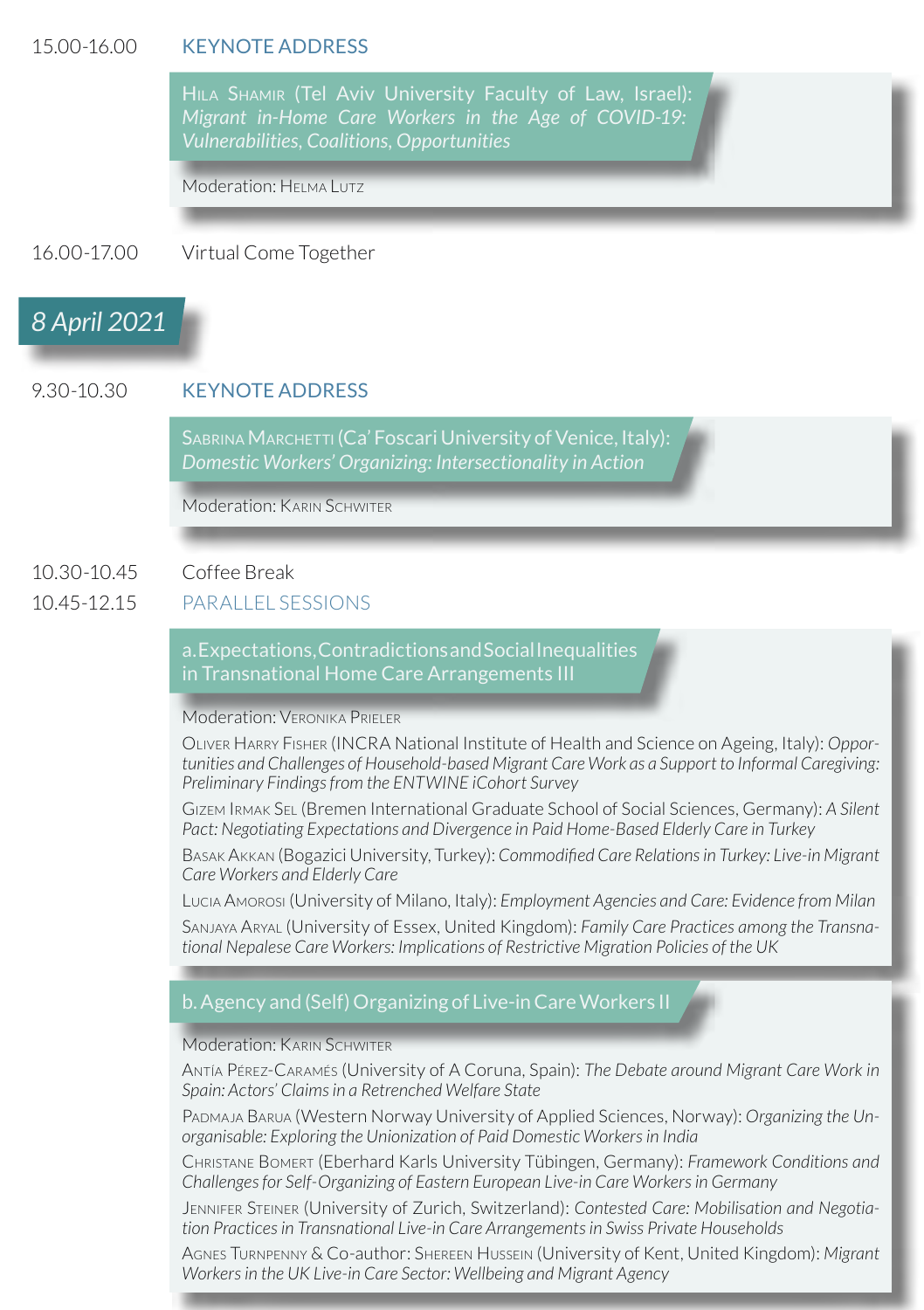# c. Regularization of Transnational Care Work II

#### Moderation: Michael LEIBLEINGER

Marlene Seiffarth (University of Bremen, Germany): *The Role of Collective Bargaining in Regulating Domestic Work in Italy*

Antonio Corasaniti & Co-author: Luisa de Vita (Sapienza University of Rome, Italy): *Care Work Regulation in Italy: Is it Still an Unsolved Problem?*

Hanny Ben-Israel (Tel Aviv University, Israel): *Labor, Migration and Care Work between Altruism and Instrumentalism*

Kamil Matuszczyk (University of Warsaw, Poland): *Migration Industry and Live-in Care Market – Actors and Their Strategies*

Simone Habel (Philosophisch-Theologische Hochschule Sankt Georgen, Germany): *The Organisation of Working Hours – An Analysis of Six 'Pioneer' Agencies in Live-in Care Work in Germany*

#### 12.15-13.00 Lunch Break

#### 13.00-14.15 CLOSING PLENARY SESSION

Live-in Care - Quo Vadis? Policy Challenges for the Future

Moderation: BRIGITTE AULENBACHER

Justyna Oblacewicz (Federation of German Trade Unions DGB) Elvira Wiegers (Swiss Labour Union Vpod & Respect) Kurt Schalek (Vienna Chamber of Labour, Austria) Umberto Cattaneo (International Labour Organisation ILO)

14.15-14.30 Closing Remarks

14.30-15.30 Virtual Come Together